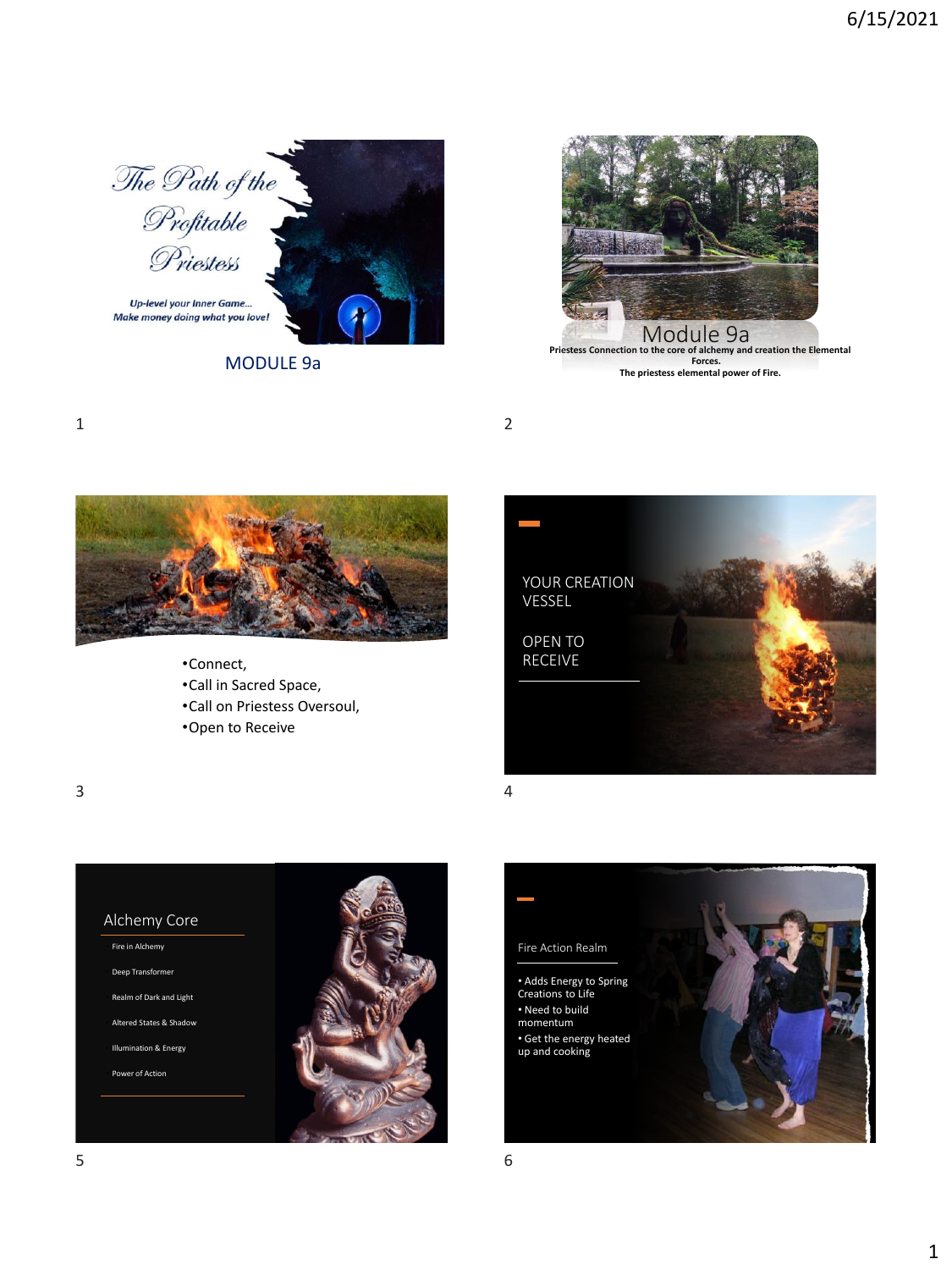





 $7$  8

self

## Transformation

• Journal with where you are as things heat up in the process • How are you feeling as things in your life are shifting? • Are you allowing the transformation?





 $9$  10



## Altered States & Shadow

- Altered States other ways of knowing, shamanic work such as masks, trance dance, drumming
- Soul speaks
- Shadow see what's hidden and beyond your ordinary awareness
- Priestess skill and takes practice

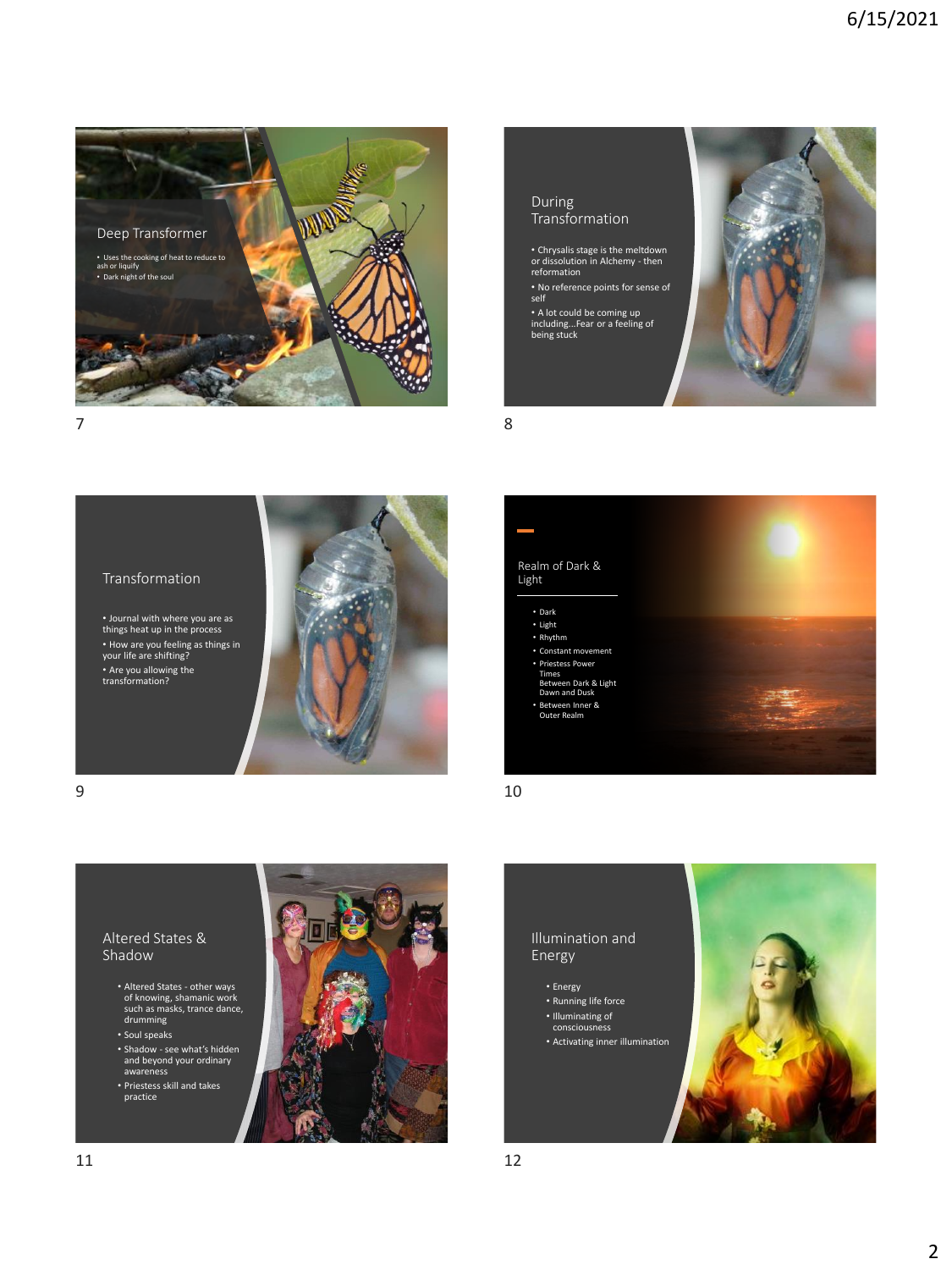## Right Use of Power

• Fire has been used to control. • Burning villages, bombs, guns. • Instilling fear...burn in hell...or burned at the stake. • Control a person's fire with fear.















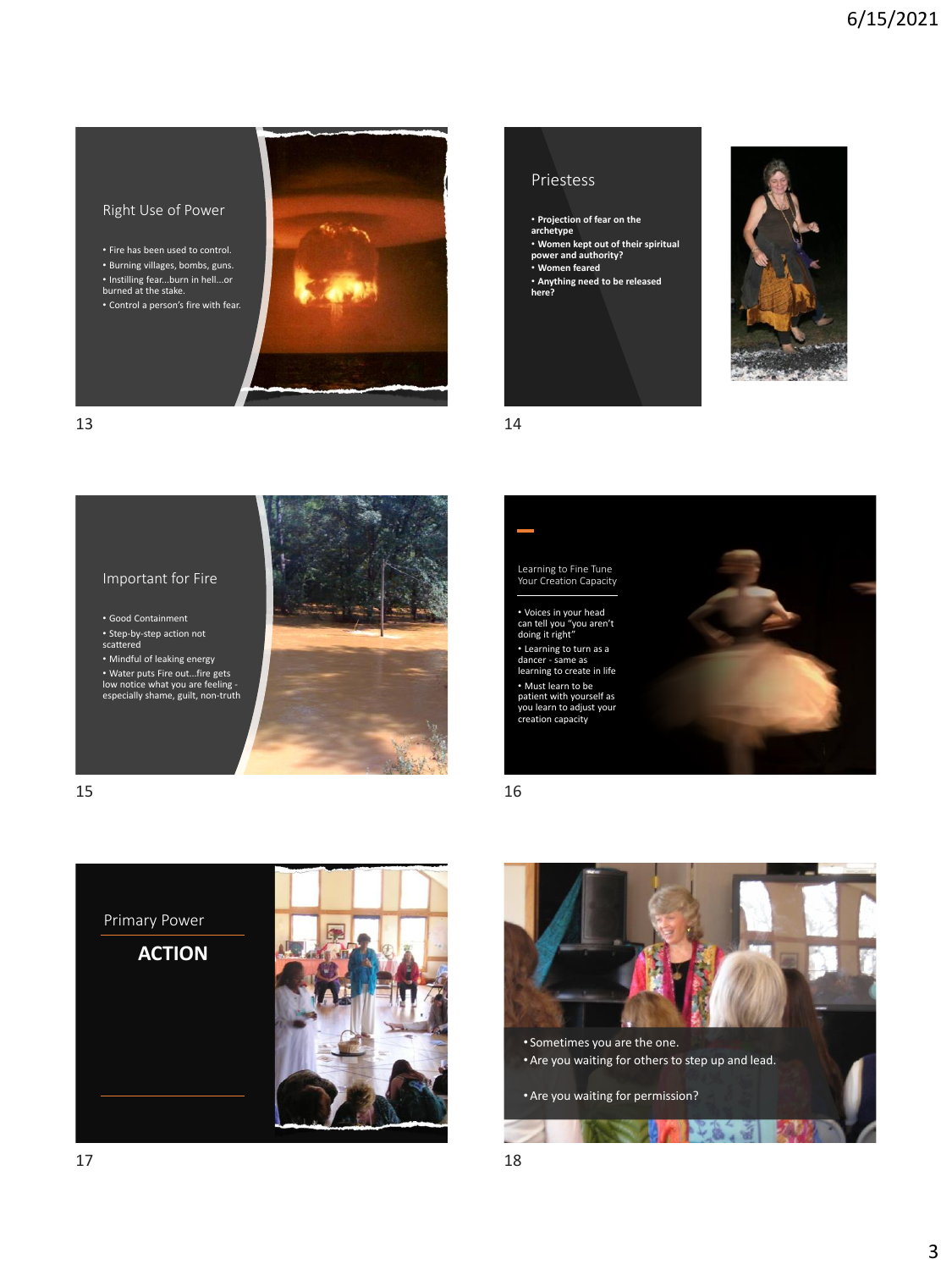DO YOU TAKE ACTION IN LIFE THAT IS IN ALIGNMENT WITH YOUR DREAMS AND DESIRES?













**GET MOVING! GET MOVING! GET MOVING!**

**AND HOW AS A PRIESTESS?**

Rhythmically Working with Action as a Priestess